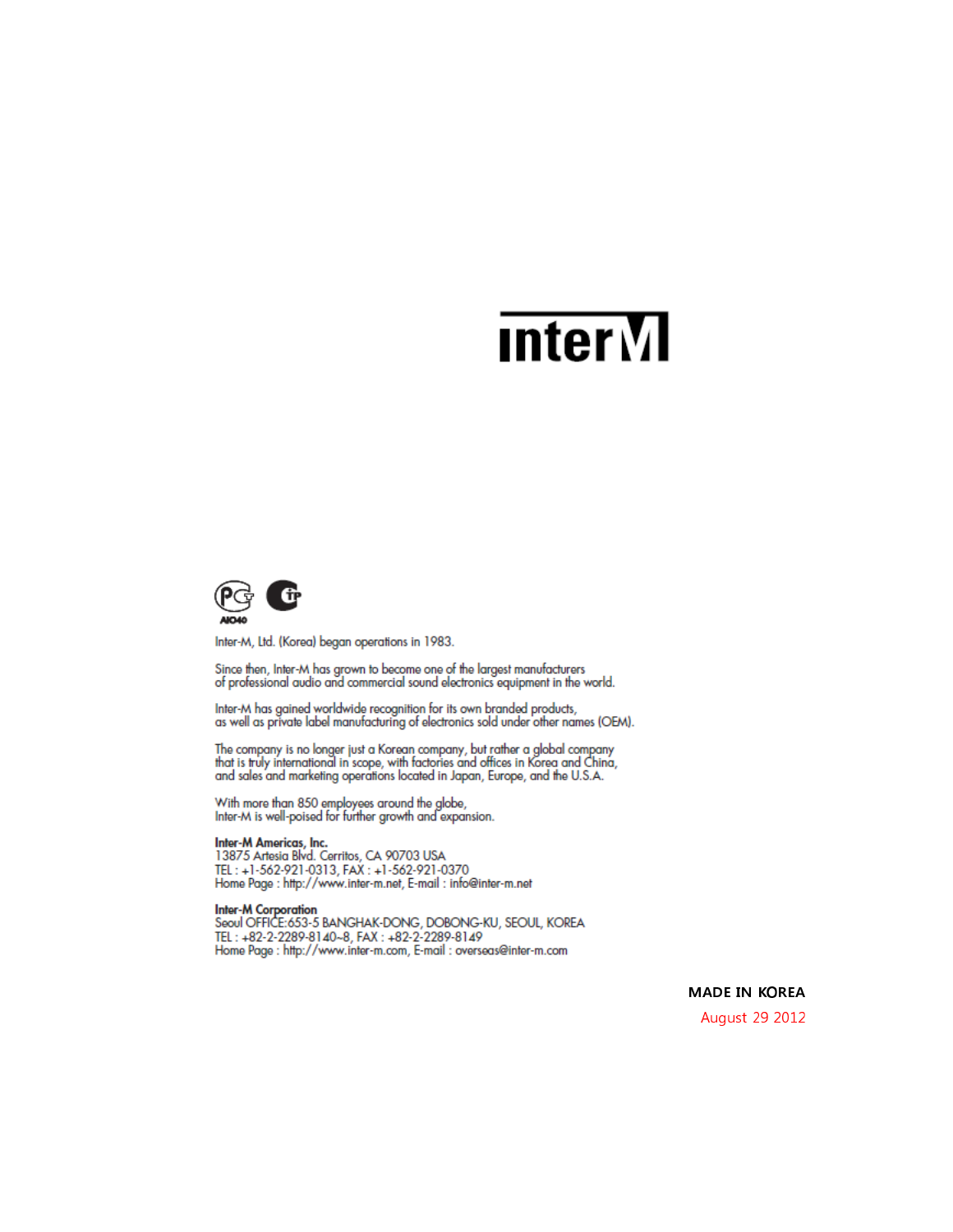### **Operation Manual**

Emergency Combination System ECS-6216MS



 $*$  Rack mount products in the Western Hemisphere(North America, South America, and the Caribbean) do not have handles installed due to customer preference.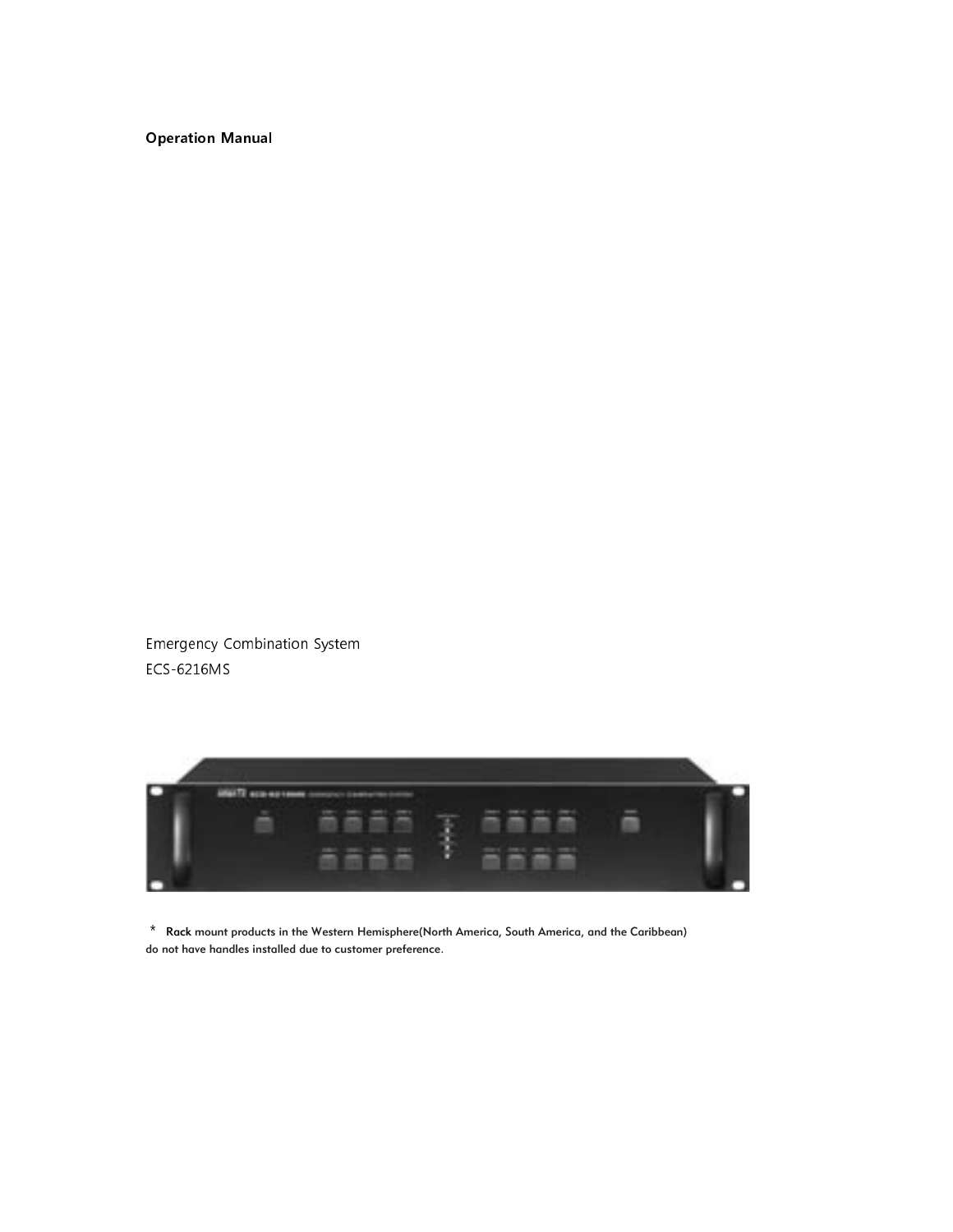### Welcome

### A personal welcome to you from the management and employees of Inter-M

All of the co-workers here at Inter-M are dedicated to providing excellent products with inherently good value, and we are delighted you have purchased one of our products.

We sincerely trust this product will provide years of satisfactory service, but if anything is not to your complete satisfaction, we will endeavor to make things right.

Welcome to Inter-M, and thank you for becoming part of our worldwide extended family!



CAUTION: TO REDUCE THE RISK OF ELECTRIC SHOCK.

DO NOT REMOVE COVER (OR BACK).

NO USER-SERVICEARLE PARTS INSIDE

REFER SERVICING TO QUALIFIED SERVICE PERSONNEL.

#### **WARNING**

To prevent fire or shock hazard, do not expose the unit to rain or moisture.



This symbol is intended to alert the user to the presence of uninsulated "dangerous voltage" within the product's enclosure that may be of sufficient magnitude to constitute a risk of electric shock to persons.



This symbol is intended to alert the user to the presence of important operation and maintenance (servicing) instructions in the literature accompanying the appliance.

Caution: To prevent electric shock do not use this (polarized) plug with an extension cord, receptacle or other outlet unless the blades can be fully inserted to prevent blade exposure.

Attentions: Pour prévenir les chocs électriques ne pas utiliser cette fiche polarisée avec un prolongateur, une prise de courant on une autre sortie de courant, sauf si les lames peuvent étre insérées à fond sans en laisser aucune partie à découvert.

"WARNING FOR YOUR PROTECTION PLEASE READ THE FOLLOWING-WATER AND MOISTURE: Unit should not be used near water(e.g. near a bathtub, washbowl, kitchen sink, laundry tub, in a wet basement, or near a swimming pool, etc). Care should be taken so than objects do not fall and liquids are not spilled into the enclosure through openings.

'Do not install this equipment in a confined space such as a book case or similar unit.

\*This apparatus shall not be exposed to dripping or splashing and no objects filled with liquids, such vases, shall be placed on the apparatus.

- \*This apparatus shall be connected to a mains socket outlet with a protective earthing connection. "It has heed to be easy to disconnect the device. To disconnect the device from power, separate AC input cable from inlet or unplug the AC Cord.
- 'The socket-outlet shall be installed near the equipment and shall be easily accessible.

#### **CAUTION**

"These servicing instructions are for use by qualified service personnel only. To reduce the risk of electric shock, do not perform any servicing other than that contained in the operating instructions unless you are qualified to do so.

#### **NOTE**

\*This equipment has been tested and found to comply with the limits for a Class A digital device, pursuant to Part 15 of the FCC Rules. These limits are designed to provide reasonable protection against harmful interference when the equipment is operated in a commercial environment. This equipment generates, uses, and can radiate radio frequency energy and, if not installed and used in accordance with the instruction manual, may cause harmful interference to radio communications. Operation of this equipment in a residential area is likely to cause harmful interference in which case the user will be required to correct the interference at his own expense.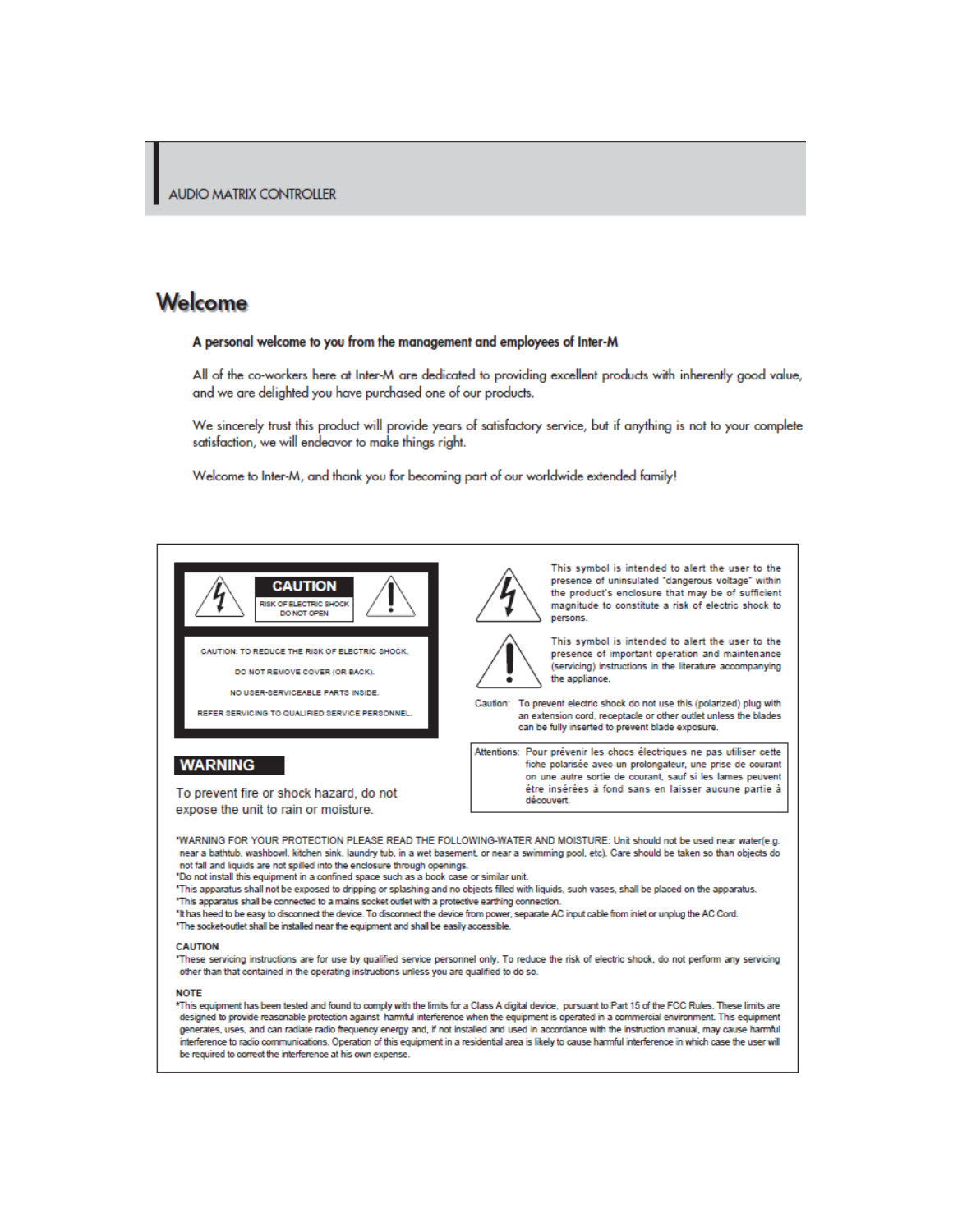### **Contents**

| <b>Installation</b> |
|---------------------|
|                     |
|                     |
|                     |
|                     |
|                     |
|                     |
|                     |
|                     |
|                     |
|                     |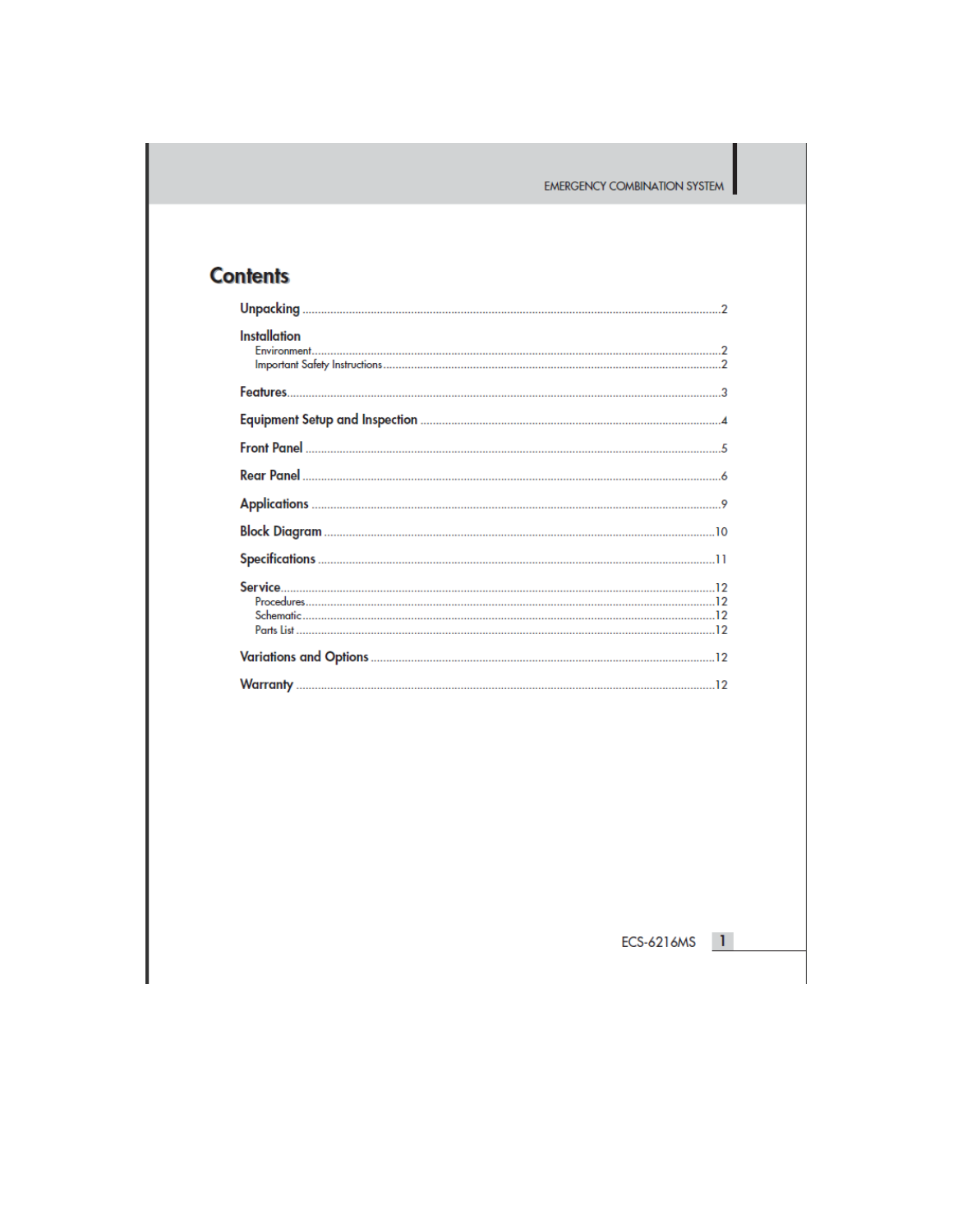### **Unpacking**

Although your ECS-6216MS is neither complicated nor difficult to operate, we recommend you take a few minutes to read this brief manual and familiarize yourself with the important information regarding product features, setup and operation.

As with most electronic devices, we strongly recommend you retain the original packaging. In the unlikely event the product must be returned for servicing, the original packaging (or reasonable equivalent) is required.

### **Installation**

#### **Environment**

Never place this product in an environment which could alter its performance or reduce its service life. Such environments usually include high levels of heat, dust, moisture, and vibration.

### **IMPORTANT SAFETY INSTRUCTIONS**

- 1. Read these instructions.
- 2. Keep these instructions. 3. Heed all warnings.
- 4. Follow all instructions.
- 5. Do not use this apparatus near water.
- 6. Clean only with dry cloth.
- 7. Do not block any ventilation openings. Install in accordance with the manufacturer's instructions.
- 8. Do not install near any heat sources such as radiators, heat registers, stoves, or other apparatus (including amplifiers) that produce heat.

9. Do not defeat the safety purpose of the polarized or grounding-type plug. A polarized plug has two blades with one wider than the other. A grounding type plug has two blades and a third grounding prong. The wide<br>blade or the third prong are provided for your safety. If the provided plug does not fit into your outlet, consult an electrician for replacement of the obsolete outlet.

- 10. Protect the power cord from being walked on or pinched particularly at plugs, convenience receptacles, and the point where they exit from the apparatus.<br>  $11.$  Only use attachments/accessories specified by the manufacturer.
- 
- 12. Use only with the cart, stand, tripod, bracket, or table specified by the manufacturer, or sold with the apparatus. When a cart is used, use caution when moving the cart/apparatus combination to avoid injury from tip-over.
- 13. Unplug this apparatus during lightning storms or when unused for long periods of time.<br>14. Refer all servicing to qualified service personnel. Servicing is required when the
- apparatus has been damaged in any way, such as power-supply cord or plug is damaged, liquid has been spilled or objects have fallen into the apparatus, the apparatus has been exposed to rain or moisture, does not operate normally, or has been dropped.



 $\overline{2}$ **ECS-6216MS**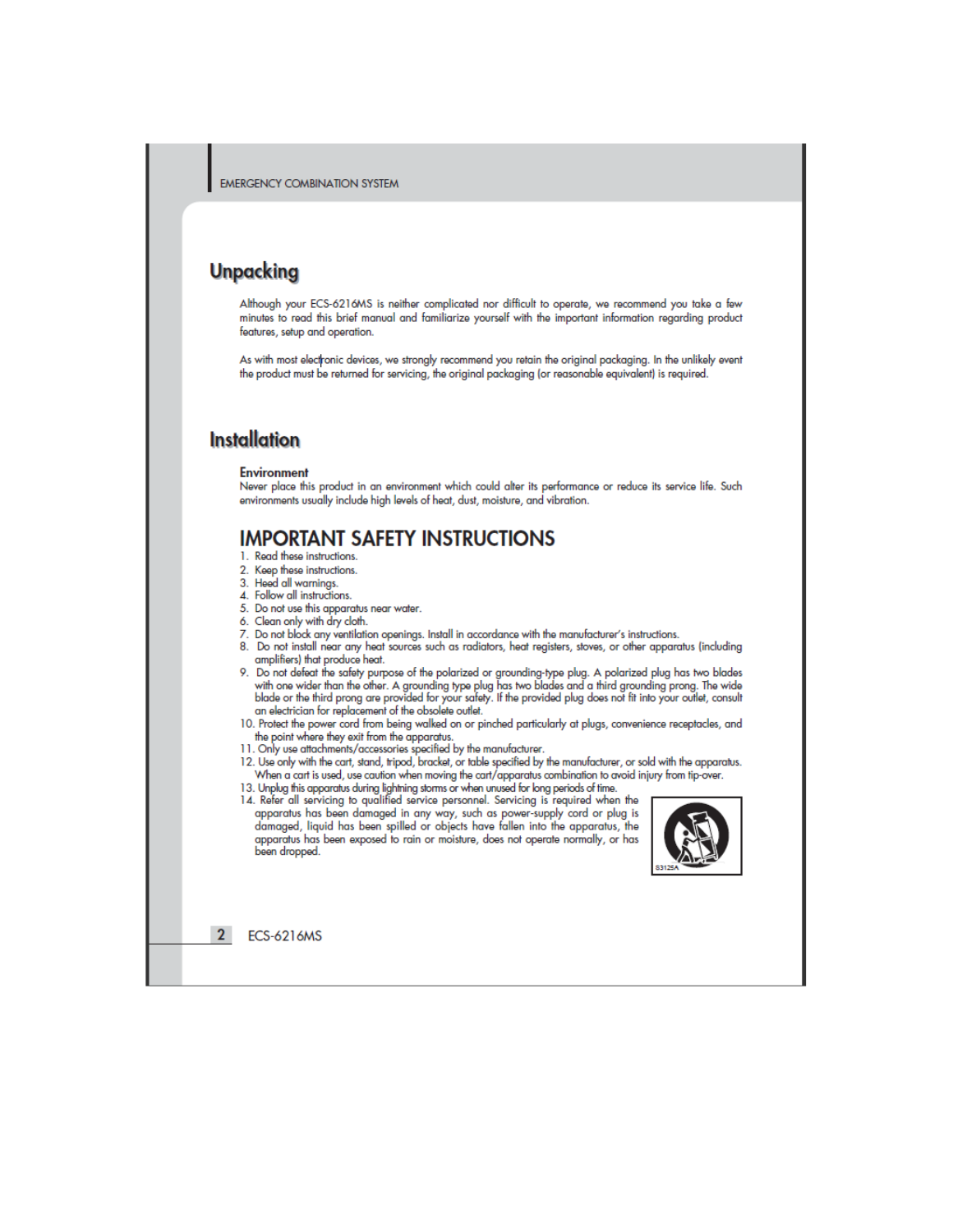### **Features**

#### **- COMPREHENSIVE SYSTEM**

System consists of RELAY GROUP, SPEAKER SELECTOR and TERMINAL BOARD.

### **- AUTOMATIC FIRE DETECTING FUNCTION**

16 trigger channels can be connected to sensors in order to automatically broadcast fire alarm and Emergency messaging to corresponding channel via the PX-6216.

#### **- MANUAL BROADCAST CONTROL**

Manual broadcasting is possible via the front panel selector switches.

### **- CONTROL THE 3-WIRE TYPE SPEAKER TRACK**

It consists of the channels for the common and emergency broadcastings to make 3-wire type broadcast possible.

### **- CHANNEL EXPANSION AND RS-485 COMMUNICATION INTERFACE**

The system can be expanded to up to 160 zones by connecting additional ECS-6216S.

### **- INSTALLATION TIME AND SPACE**

The systems ease of installation reduces installation time and space.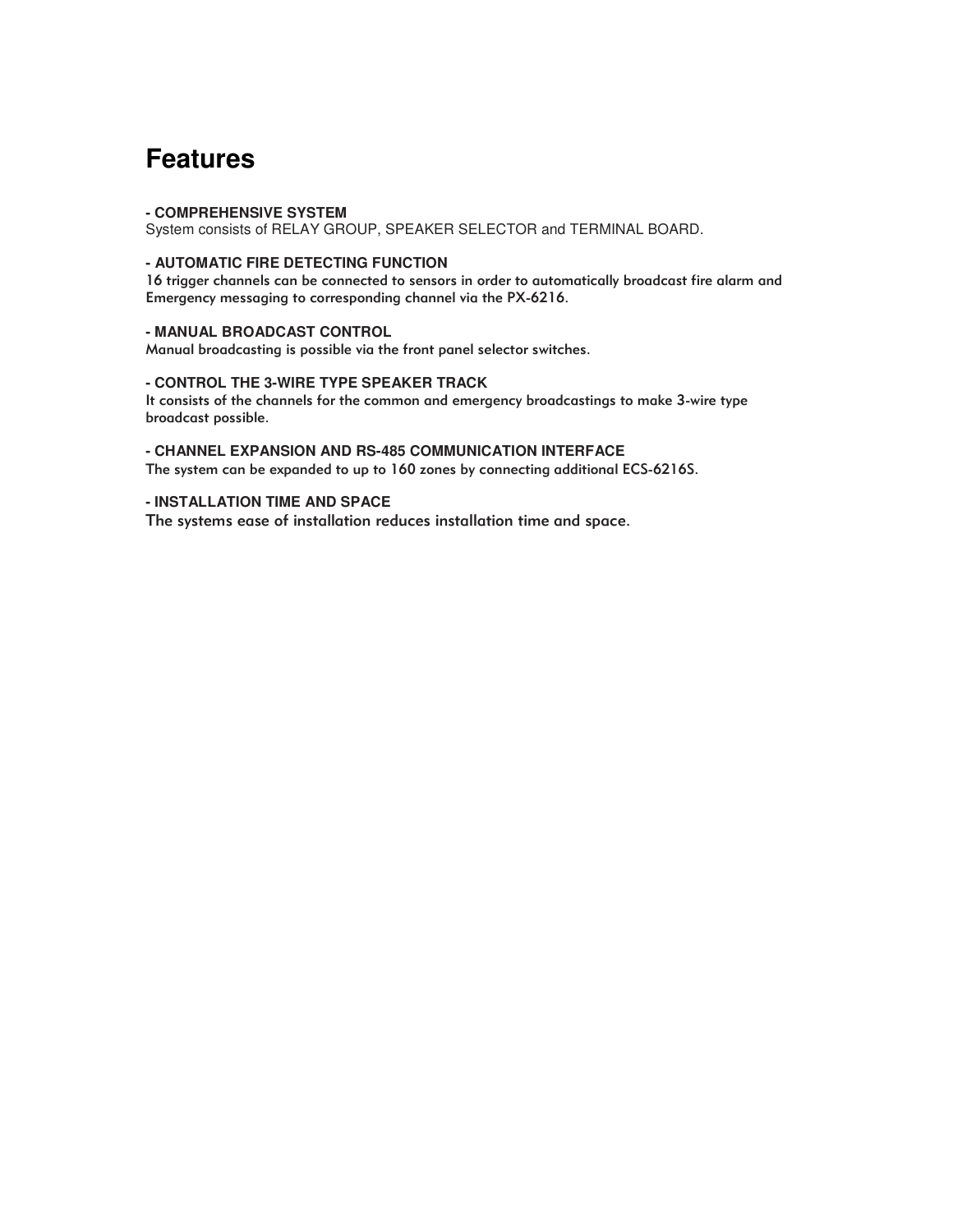### **Equipment Setup and Inspection**

### **1. Setup**



. 1) Set the equipment number in accordance with wiring conditions by using rear panel DIP switch. 2) Setup method is shown in below table, and number on the ON switch will be the equipment number.

| <b>DIP Switch</b> |             |           |    | w  |  |  |  |  |
|-------------------|-------------|-----------|----|----|--|--|--|--|
|                   |             | <b>ON</b> |    |    |  |  |  |  |
| Equipment<br>No.  | ÷           |           | ON |    |  |  |  |  |
|                   | $\sim$<br>د |           |    | ON |  |  |  |  |
|                   |             |           |    |    |  |  |  |  |
|                   | 10          |           |    |    |  |  |  |  |

Caution: If an equipment number is not set, all zone indicator LEDs will blink.

If the number is already used, communication will not be available.

In the above case, please check the equipment number set-up.

3) Zone allocations of set equipment are as follow.

| Eauipment No.          |  |  |  |  |                                                                                                         |
|------------------------|--|--|--|--|---------------------------------------------------------------------------------------------------------|
| <b>ZONE Allocation</b> |  |  |  |  | $1-16$   $17-32$   $33-48$   $49-64$   $65-80$   $81-96$   $97-112$   $113-128$   $129-144$   $145-160$ |

### **2. TERMINATION Switch (LOAD/OPEN) Setting**



1) For systems linked by RS-485 communication interface, it is necessary to set the termination switch(LOAD/OPEN) on the rear panel to stabilize data transfer.

2) Set the termination switch to LOAD only for the first and last-numbered equipment units. All others must be set to OPEN.



Caution: Communication error may occur if setting is performed incorrectly..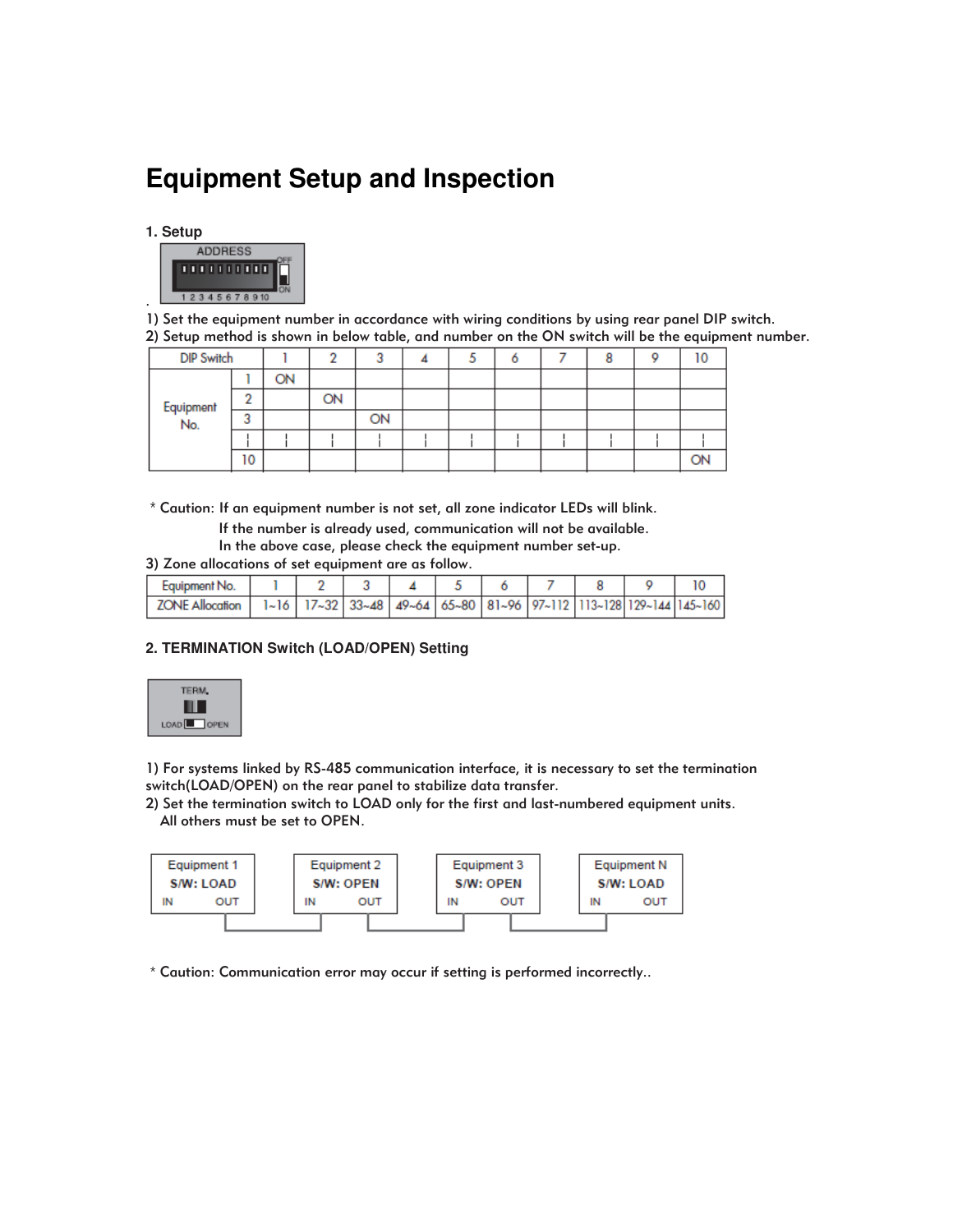### **Front Panel**



### **1. SPEAKER ZONE SELECT BUTTON AND DISPLAY (1~16)**

LED will be turned on for the selected zone by the corresponding button which selects the individual broadcast zone.

LED will be red in case of emergency broadcasting (ES) and will be green in case of general broadcasting (PS).

The zone broadcasting can be selected only if more than 1 zone in the same bus is being broadcasted. (Refer to system operation manual)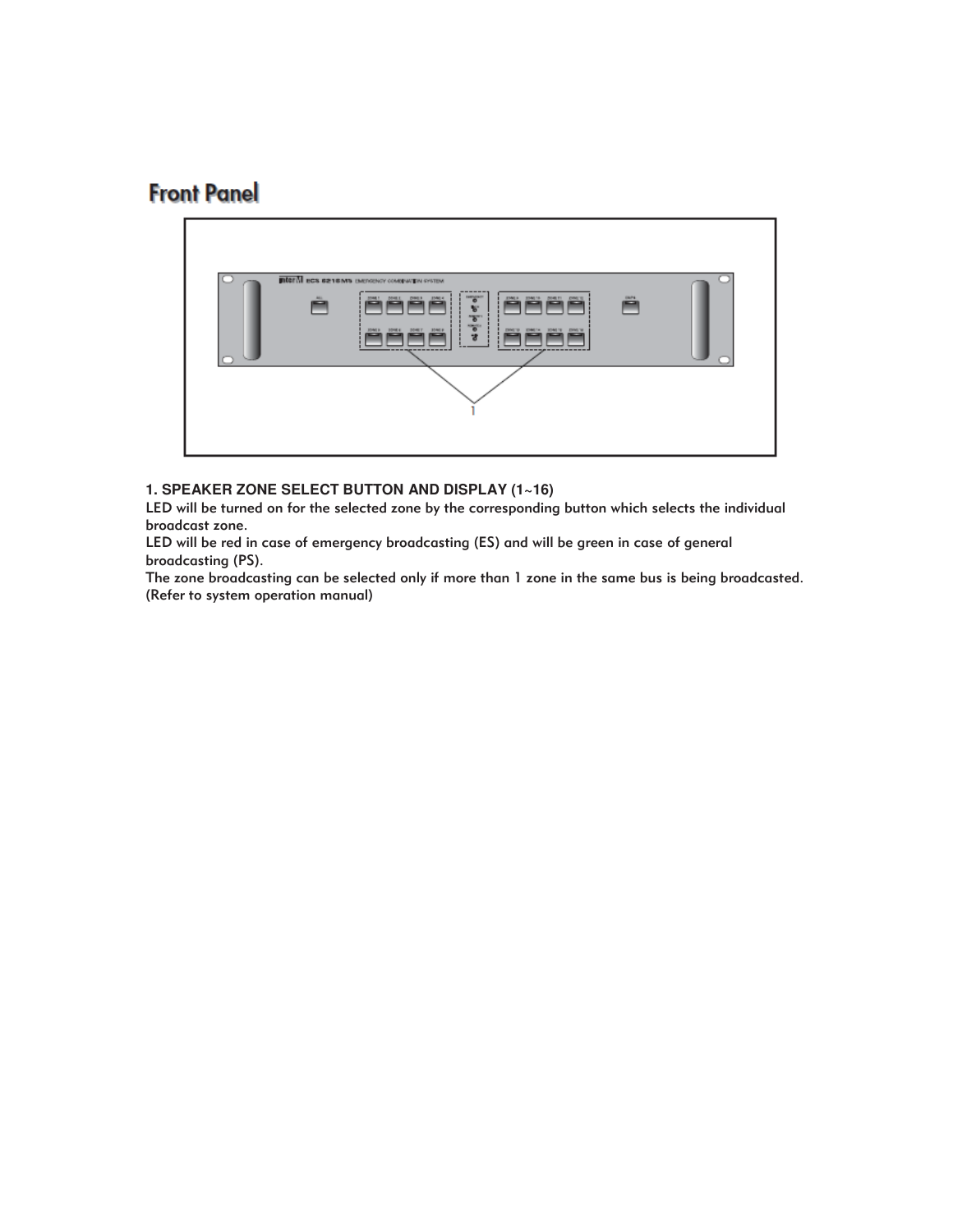### **Rear Panel**



### **1. FIRE SENSOR or TRIGGER CONTACT INPUT TERMINAL**

It is the terminal connected to the sensor output of the fire receiving panel or external trigger contact and sends the emergency, evacuation broadcasting or Emergency Messaging to the zone.

- 1) Using the MACRO function, selection and grouping of multiple broadcast zones can be assigned for each input channel. However, this function can be only be configured using the Windows program. The setting information is downloaded from PC to PX-6216 and saves in an internal memory. (Refer to System Operation Manual)
- 2) A maximum 160 zones can be selected and saved in one input channel.
- 3) For example, if you select and memory the zone 1, 2 and 3 to channel NO.1, emergency broadcasting will be transmitted to zone 1, 2 and 3 at the same time when a fire sensor is received on channel NO.1.

### **2. PD, COM TERMINAL**

- 1) PD Contact Point Output Terminal
	- This is the contact output terminal used for controlling the operations of the power distributor. Contact point will be transmitted when one speaker zone is ON or on fire sensor input. It is connected to REMOTE SW terminal of the power distributor.
- 2) Com Terminal
	- It is connected to COM terminal of fire receiving panel.

### **3. LINK IN/OUT TERMINAL**

LINK IN terminal is connected to previous equipment and LINK OUT terminal is connected to next equipment.

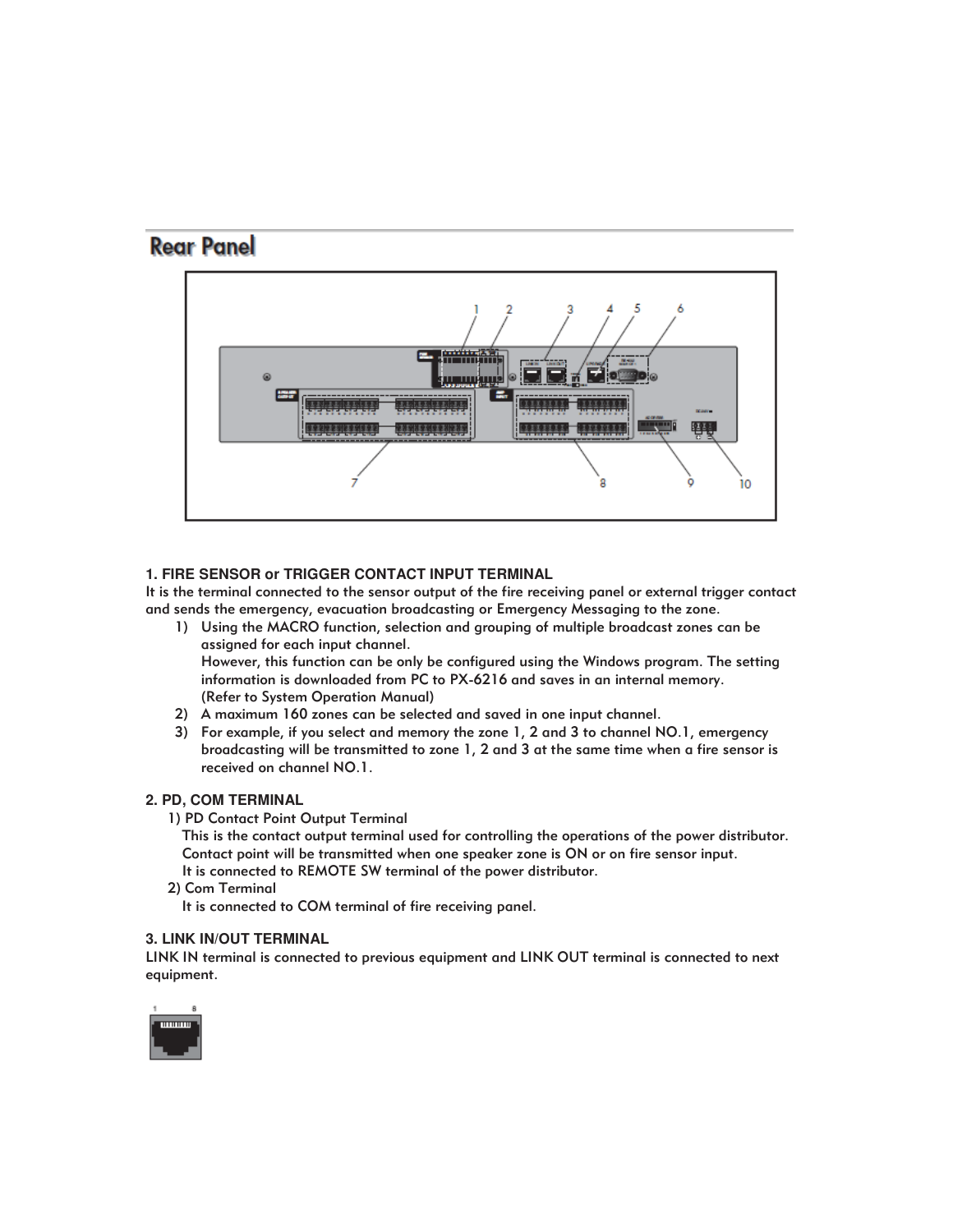| PIN NO. | <b>Functions</b> |  |  |  |
|---------|------------------|--|--|--|
|         | RS-485 Data - A  |  |  |  |
|         | RS-485 Data - B  |  |  |  |
| 3       | RS-485 Data - Z  |  |  |  |
|         | <b>NA</b>        |  |  |  |
|         | <b>GND</b>       |  |  |  |
|         | RS-485 Data - Y  |  |  |  |
|         | <b>NA</b>        |  |  |  |
|         | NA               |  |  |  |

Same for all IN/OUT terminals.

### **4. TERMINATION SWITCH (LOAD/OPEN)**

This switch is set for stable data receive/transmit of LINK IN/OUT.

Please refer to Equipment Setting and Inspection (Page 3) for detail information.

Caution: Communication error may occur if setting is performed incorrectly..

### **5. UPGRADE TERMINAL (ISP)**

It is the terminal to upgrade the software of the equipment and is not used generally.

### **6. VOICE FILE CONTROL TERMINAL**

Communication terminal to be used for controlling Inter-M's VOICE FILE equipment on Windows program.

1) RS-232 communication terminal for controlling source equipement.

2) Maximum recommended communication distance is about 12M.

3) PIN OUT Specification



| Pin No. |          |         |                |          |        | o∼s      |
|---------|----------|---------|----------------|----------|--------|----------|
| Purpose | Not Used | Receive | <b>Iransmi</b> | Not Used | Ground | Not Used |

### **7. SPEAKER OUT TERMINAL**

3-wire type Speaker terminal connects each speaker channel.

1) In PS mode, transmit through HOT terminal pnly.

2) In ES mode, transmit through both HOT/EM terminal.

### **8. AMP IN TERMINAL**

Connected to output of AMP.

### **9. ADDRESS SETTING SWITCH**

Sets the address for each equipment when the system is expanded and linked. Please refer to Equipment Setting and Inspection (Page 3) for detail information.

### **10. POWER INPUT TERMINAL**

DC Power input terminal. Caution please observe polarity when connecting DC 24V. Connect to an external power supply or inter-M power distributor. Connect to un-switched power supply.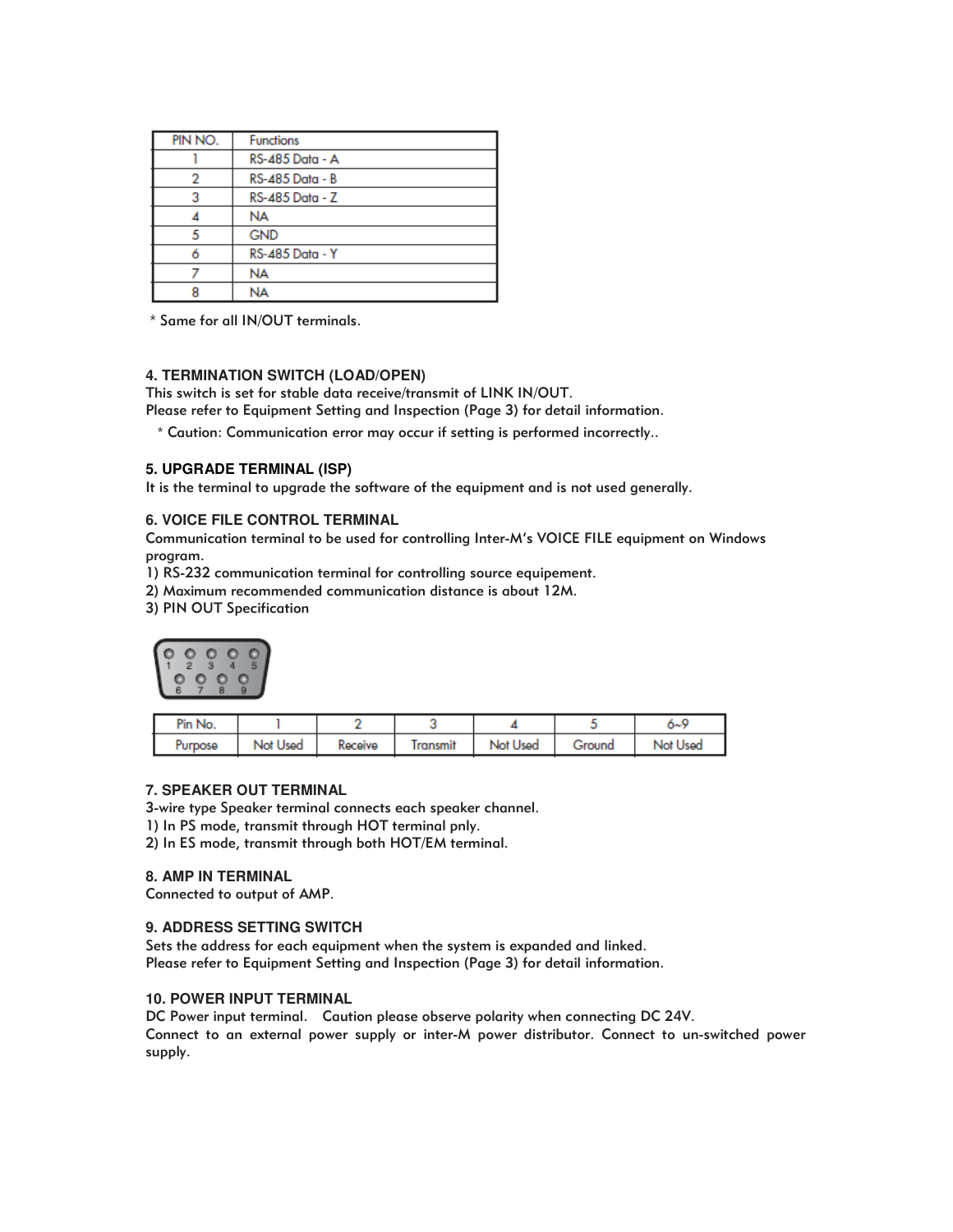## **Applications**

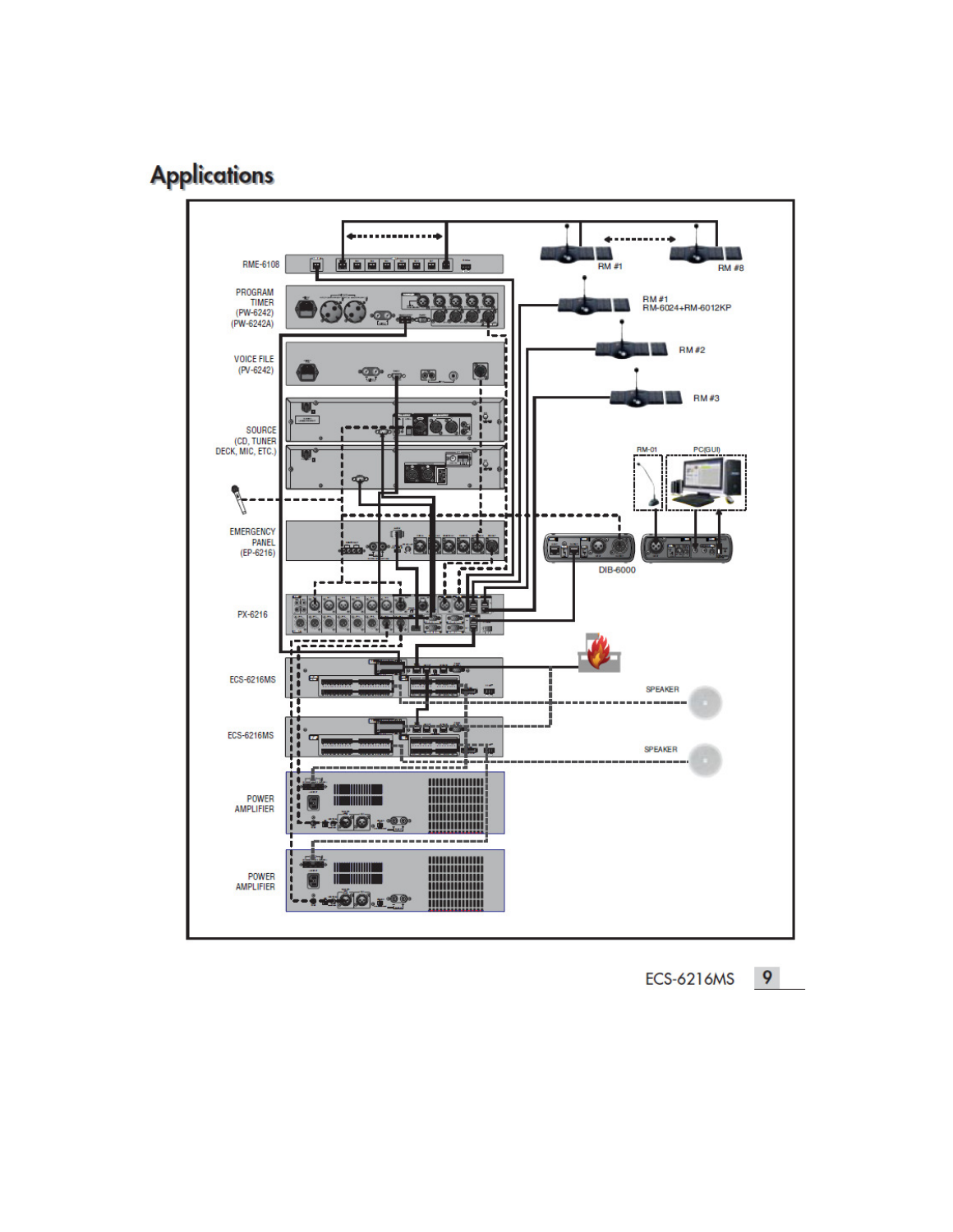# **Block Diagram**

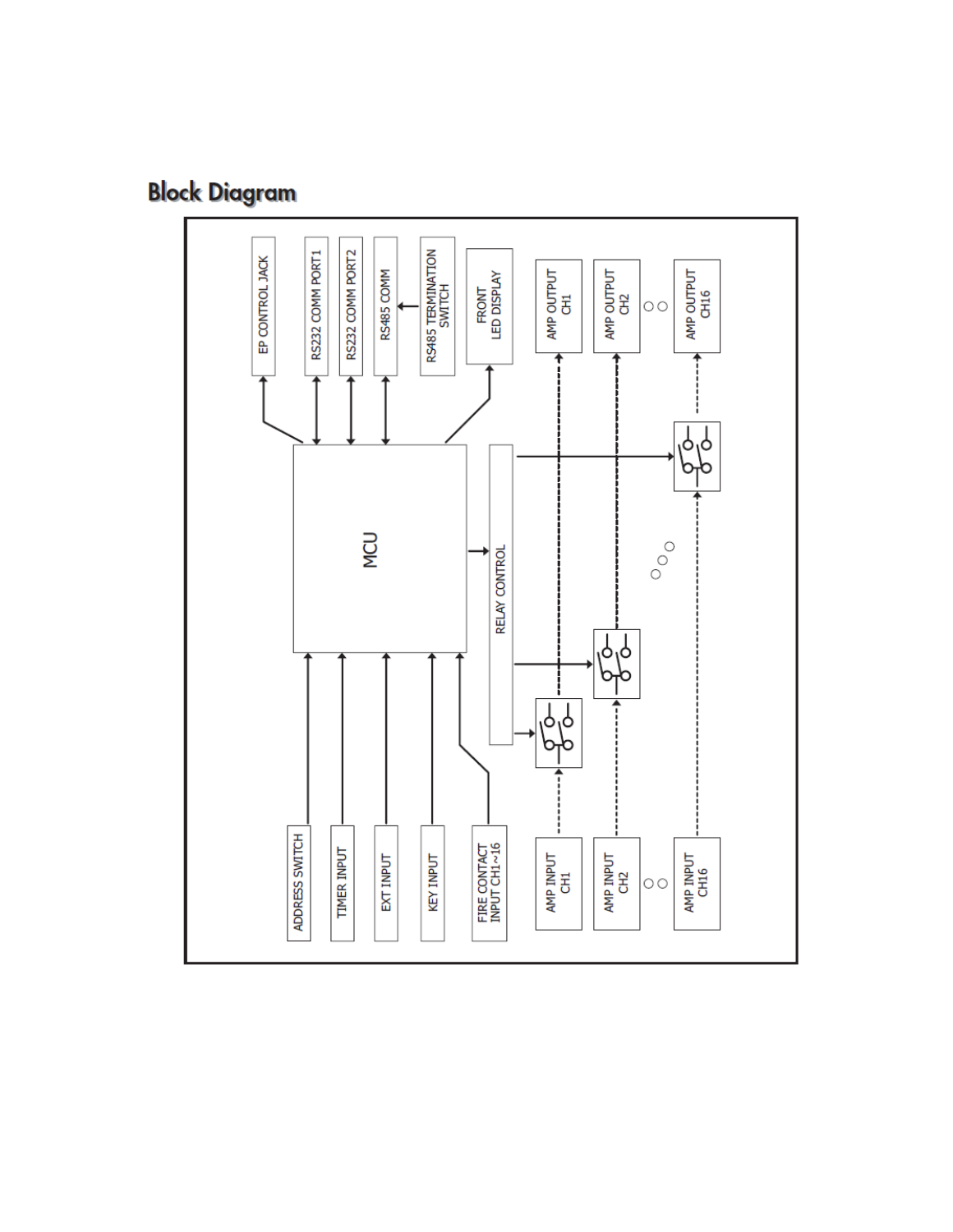### **Specifications**

|                                |                     | <b>ECS-6216MS</b>                                                   |  |  |  |
|--------------------------------|---------------------|---------------------------------------------------------------------|--|--|--|
| Channel                        |                     | 16CH                                                                |  |  |  |
| <b>Communications Protocol</b> | <b>LINK IN/OUT</b>  | RS-485 (1km)                                                        |  |  |  |
|                                | Source & Voice File | RS-232 (12m)                                                        |  |  |  |
| <b>Fire Sensor</b>             |                     | <b>Dry Contact</b>                                                  |  |  |  |
| <b>Operating Temperature</b>   |                     | $-10^{\circ}$ C ~ +40 $^{\circ}$ C/14 $^{\circ}$ F~104 $^{\circ}$ F |  |  |  |
| Power Source                   |                     | DC 24V, 600mA                                                       |  |  |  |
| Weight (Set)                   |                     | $4.3\text{kg}/9.5\text{lb}$ s                                       |  |  |  |
| Dimensions (Set)               |                     | 482(W)x88(H)x280(D)mm/19(W)x3.5(H)x11(D)in                          |  |  |  |

 $\%$  Specifications and design are subject to change without notice.